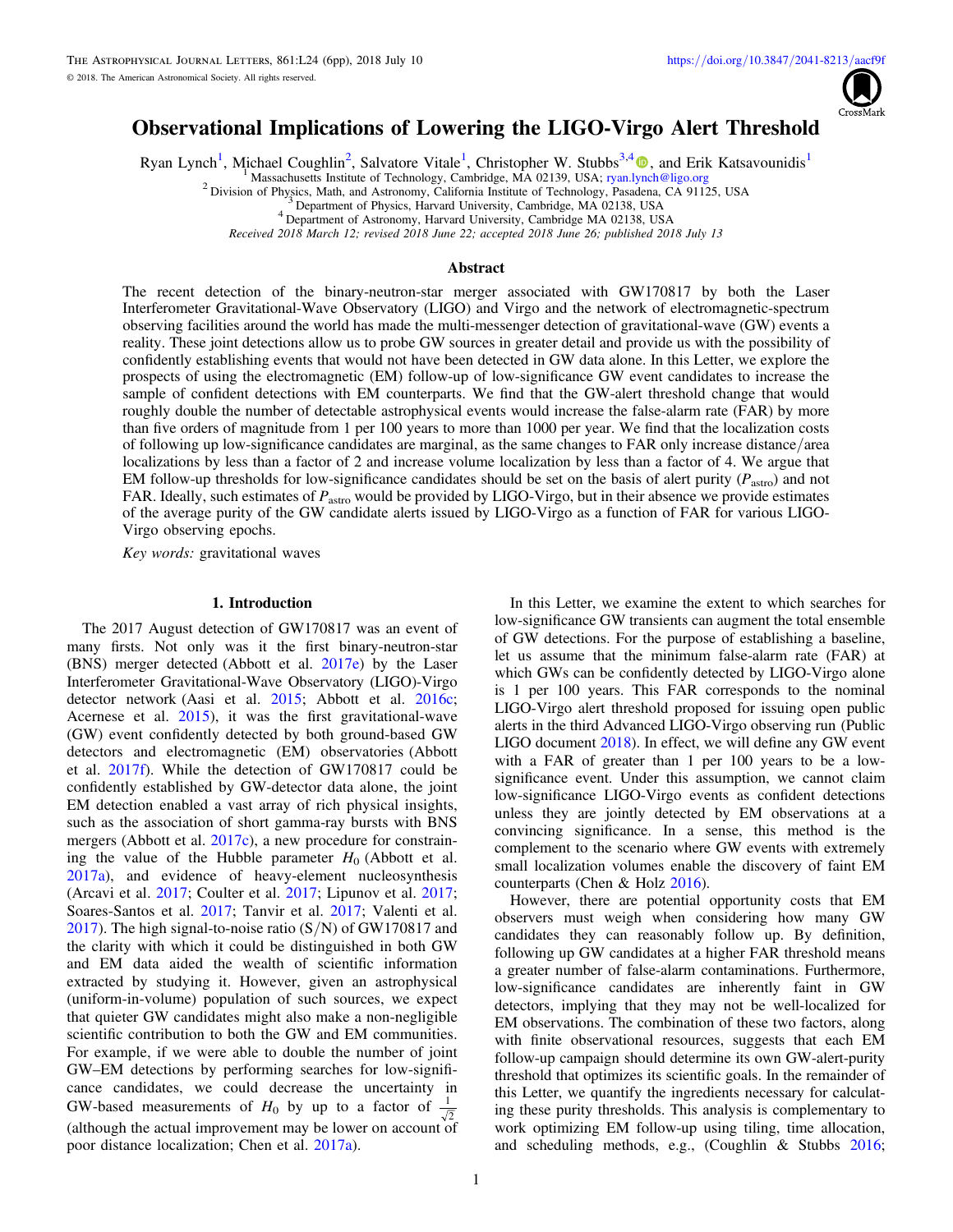<span id="page-1-0"></span>Ghosh et al. [2016](#page-5-0); Chan et al. [2017;](#page-5-0) Rana et al. [2017](#page-5-0); Salafia et al. [2017](#page-5-0)).

# 2. Source and Background Rates in GW Detectors

All search algorithms for transient GW events follow the same basic hypothesis: the signatures of GW events in every GW detector should be morphologically identical (once projection effects are taken into account) and time coincident, while detector noise need not be. The noise in each GW detector is a superposition of a Gaussian bulk and non-Gaussian noise transients. With low probability, this noise can mimic the appearance of GW events, which forms a background for the various search algorithms. One such search algorithm is PyCBC (Usman et al. [2016](#page-5-0); Nitz et al. [2018](#page-5-0)), which uses a bank of compact-binary-coalescence templates to rank GW detection candidates according to a network ranking statistic,  $\rho$ , that combines the candidate  $S/N$  with signal consistency tests (Allen [2005](#page-5-0); Babak et al. [2013](#page-5-0)). The main results of this Letter are all extensions of the following points: (1) background event rates fall off exponentially as a function of  $\rho$ , while (2) GW event rates fall off less steeply as a power law.

The bulk of the background distribution of searches for GW transients falls off steeply as a function of  $\rho$ , meaning the FAR changes by orders of magnitudes over narrow ranges of  $\rho$ . To quantify this more precisely, we explore the background for the two LIGO detectors: one in Hanford, Washington, USA (H), and the other in Livingston, Louisiana, USA (L). The HL background rate (i.e., the FAR) decays roughly exponentially as a function of  $\rho$  for FARs between 1 per 100 years and 1000 per year. Thus, we can model the FAR as

$$
FAR = FAR_8 \times \exp\left[-\frac{(\rho - 8)}{\alpha}\right] \tag{1}
$$

where FAR<sub>8</sub> is the FAR at  $\rho = 8$ , and  $\alpha$  is scale-parameter that determines the steepness of the falloff. This behavior is observed both for searches for compact binaries (Abadie et al. [2012;](#page-5-0) Nitz et al. [2017](#page-5-0)) and searches for short-duration unmodeled GW events (Abbott et al. [2017b](#page-5-0)). The steepness of this exponential falloff is determined by how easy it is for background events to mimic GWs in a given search. Thus, searches for BNS events have a steeper falloff (smaller  $\alpha$ ) than searches for binary-black hole (BBH) events, because a known time-frequency evolution is observed over longer durations for BNS events than for BBH events. Likewise, searches for shortduration unmodeled GW events have less-steep exponential falloff than for either BNS or BBH events, because the former's time-frequency evolution is inherently unknown and thus less constrained.

For this Letter, we focus only on searches for BBH and BNS events (Abbott et al. [2016a](#page-5-0), [2016b,](#page-5-0) [2017e](#page-5-0)), as both of these source types have already been detected by LIGO-Virgo. These detections have allowed for the sources' rates to be observationally established (Abbott et al. [2016a](#page-5-0), [2016d](#page-5-0), [2016e,](#page-5-0) [2017d,](#page-5-0) [2017e](#page-5-0)). As mentioned, BNS events have already been jointly detected by LIGO-Virgo and EM observers (Abbott et al. [2017f](#page-5-0)), making them the most anticipated targets for low-significance efforts. We do not present the results for shortduration unmodeled events, as we do not have any direct measurements of their rate. However, the relative results, obtained by normalizing out these unknown rates, are of similar



Figure 1. Relationship of several statistics to the GW search FAR. The top axes show the network ranking statistic  $(\rho)$  for BBH and BNS searches, fit to the FAR vs.  $\rho$  curves presented in (Nitz et al. [2017](#page-5-0)) using Equation (1). A modest  $\Delta \rho = 2$  in the network ranking statistic increases the FAR by more than five orders of magnitude. The bottom axes show the fractional increase (as compared to the value at a FAR of 1 per 100 years) of several quantities that scale as power laws in  $\rho$ : the GW event rate ( $\propto \rho^{-3}$ ), the angular area and distance localizations (both  $\propto \rho^{-2}$ ), and the volume localization ( $\propto \rho^{-6}$ ). Increasing the FAR by five orders of magnitude from 1 per 100 years to 1000 per year increases the GW event rate/area localization/distance localization by less than a factor of 2 and increases the volume localization by less than a factor of 4.

magnitude to those for both BNS and BBH sources, resembling the results for BBH sources more closely.

We perform the exponential fit using the FAR versus  $\rho$ relationship reported in Nitz et al. ([2017](#page-5-0)), which represents the PyCBC search background for the HL data during the first Advanced LIGO-Virgo observing run. The results of this fit are shown in Figure 1. For BBH we find  $\alpha = 0.18$  and FAR<sub>8</sub> = 5500 yr<sup>-1</sup>, while for BNS we find  $\alpha = 0.13$  and  $FAR_8 = 30,000 \text{ yr}^{-1}$ . We assume that the slopes of these fits are representative of the BBH and BNS HL searches in current and future observing runs. This assumption is based upon empirical results: we observe similar fits in published results for both Advanced (Nitz et al. [2017](#page-5-0)) and initial (Abadie et al. [2012](#page-5-0)) LIGO-Virgo observing runs. As we will soon see, the potential impact of searches for low-significance GW events is reduced as the slope of the searches' background distributions becomes steeper. Thus, any improvements that make the GW searches' backgrounds less heavily tailed (and hence steeper), such as adding a third detector like Virgo to potentially reduce the coincidence rate of high- $\rho$  noise transients, may further reduce the case for low-significance GW science.

We must likewise find a model to describe the rate of GW events versus  $\rho$ . Assuming that GW events are distributed uniformly in volume, the cumulative rate of GW events exceeding an S/N threshold should roughly scale as  $S/N^{-3}$  for Advanced-era GW detectors probing the low-redshift universe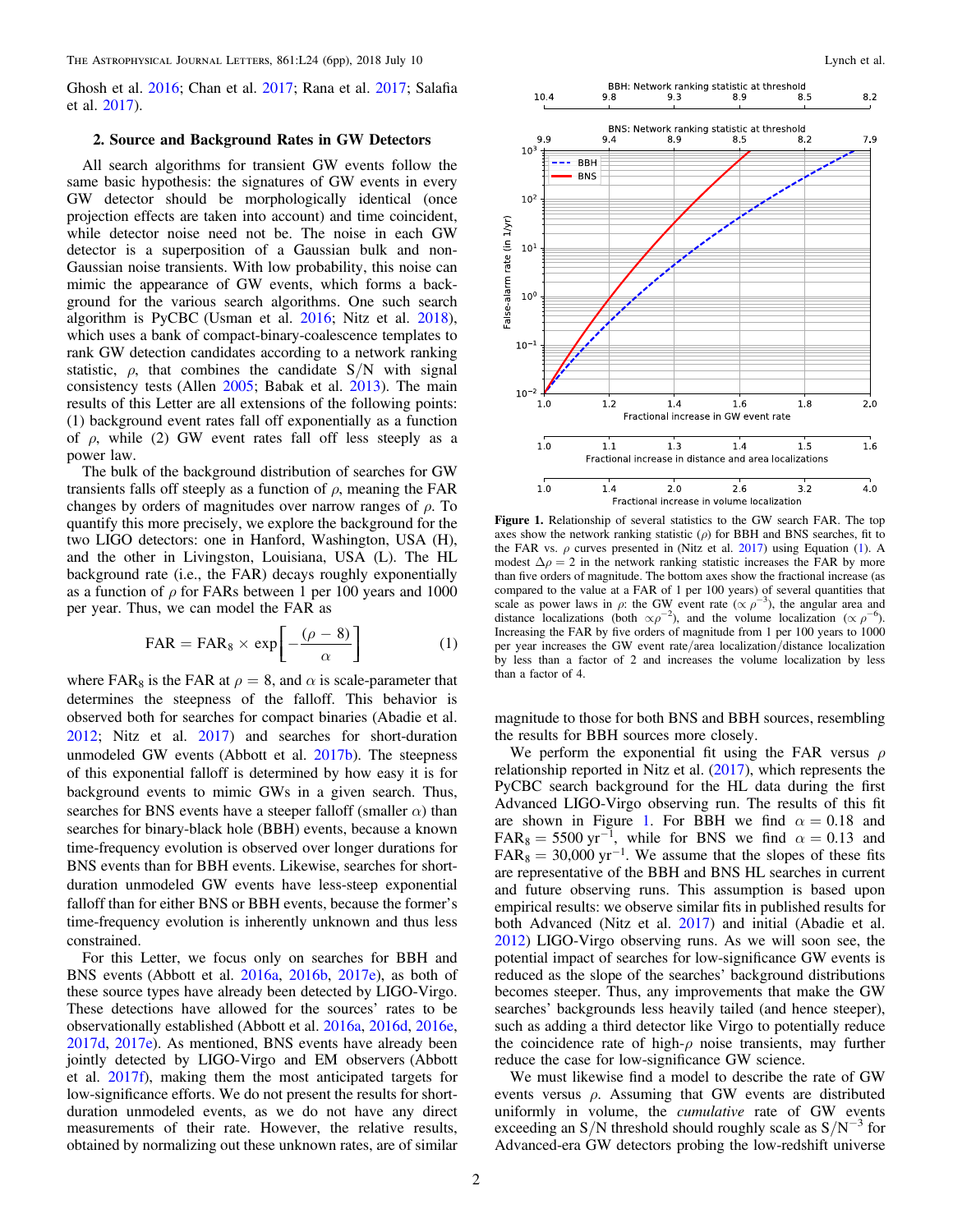<span id="page-2-0"></span>

Figure 2. Average probability of a GW candidate being of astrophysical origin (rather than a false alarm),  $\langle P_{\text{astro}}\rangle$ , at each FAR threshold for three observing epochs: O2 (top), O3 (middle), and design sensitivity (bottom). The solid lines correspond to the median published rates  $\langle R \rangle$  (Abbott et al. [2017d,](#page-5-0) [2017e](#page-5-0)) for BBH and BNS events, and the shaded regions correspond to the 90% credible regions for those same rates. Note how the relationship between  $\langle P_{\text{astro}} \rangle$  and FAR changes with each observing epoch, suggesting that FAR is not a consistent measure of purity.

(Schutz [2011;](#page-5-0) Chen & Holz [2014](#page-5-0); Vitale [2016](#page-5-0); although this scaling relation will break down for third-generation GW detectors that probe higher redshifts (Vitale [2016](#page-5-0))). By construction, we expect that the network ranking statistic  $\rho \sim S/N$  for real GW events (Nitz et al. [2017](#page-5-0)). As the Advanced GW detectors improve in sensitivity, the overall rate of GW events being observed will increase accordingly. We can estimate the rate of GW events for a given observing epoch as

GW Event Rate = 
$$
\langle V \rangle \langle R \rangle
$$
 (2)

where  $\langle R \rangle$  is LIGO-Virgo's empirically motivated rate-density estimate (Abbott et al. [2016a](#page-5-0), [2016d,](#page-5-0) [2016e,](#page-5-0) [2017d](#page-5-0), [2017e](#page-5-0)), and  $\langle V \rangle$  is the average sensitive volume of the epoch's GW search. We estimate the cosmologically corrected sensitive volume for each epoch at an S/N threshold of 8,  $\langle V_8 \rangle$ , using the online distance calculator provided by (Chen et al. [2017b](#page-5-0)), so that the average sensitive volume at a given  $\rho$  is given by

$$
\langle V \rangle = \langle V_8 \rangle \times \left(\frac{\rho}{8}\right)^{-3} \tag{3}
$$

The three different observing epochs we consider are (Abbott et al. [2016c](#page-5-0)): the second Advanced LIGO-Virgo observing run (O2), the third Advanced LIGO-Virgo observing run (O3), and the eventual design sensitivity Advanced LIGO-Virgo observing runs. For BBH searches, we consider both uniform-in-log and power-law (with a power of  $-2.35$ ) source-mass distributions (Abbott et al. [2016a,](#page-5-0) [2016d](#page-5-0), [2016e,](#page-5-0) [2017d](#page-5-0)) when estimating  $\langle V \rangle$  and  $\langle R \rangle$ . The differences in the results for these two distributions are negligible, thus we only quote the powerlaw results in this Letter. For the power-law distribution, we use  $\langle R \rangle = 103^{+110}_{-63}$  Gpc<sup>-3</sup> yr<sup>-1</sup> (Abbott et al. [2017d](#page-5-0)), and averaging over the sensitive volumes of the mass distribution we find  $\langle V_8 \rangle_{02} = 0.22 \text{ Gpc}^3$ ,  $\langle V_8 \rangle_{03} = 0.66 \text{ Gpc}^3$ , and  $\langle V_8 \rangle_{\text{Design}} = 2.3 \text{ Gpc}^3$ . For BNS, we use the median total mass estimate of  $2.8 M_{\odot}$  for GW170817 (Abbott et al.  $2017e$ ) when estimating  $\langle V \rangle$  and  $\langle R \rangle$ . We use  $\langle R \rangle = 1540^{+3200}_{-1220}$  Gpc<sup>-3</sup> yr<sup>-1</sup> (Abbott et al. [2017e](#page-5-0)) and  $\langle V_8 \rangle_{02} = 0.002 \text{ Gpc}^3$ ,  $\langle V_8 \rangle_{03} =$ 0.007 Gpc<sup>3</sup>, and  $\langle V_8 \rangle_{\text{Design}} = 0.03 \text{ Gpc}^3$ .

Combining Equations  $(1)$  $(1)$  $(1)$ – $(3)$ , we compute the expected rate of GW events at each FAR threshold. In Figure [1](#page-1-0), we show the fractional increase in GW events expected below each FAR threshold as compared to the baseline FAR threshold of 1 per 100 years. The most notable result is that increasing the FAR threshold by five orders of magnitudes from 1 per 100 years to 1000 per year only increases the number of detectable GW events by approximately a factor of 1.6 for BNS and 1.9 BBH. In other words, because the GW event rate scales as  $\rho^{-3}$ , we need to change the  $\rho$  threshold by a factor of  $\left(\frac{1}{2}\right)^{\frac{1}{3}} \sim 0.8$  $\left(\frac{1}{2}\right)^{\frac{1}{3}} \sim 0.8$  to gain a factor of 2 in the number of detectable GW events. However, changing  $\rho$  from ~10 (corresponding to a FAR threshold of 1 per 100 years) by a factor of 0.8 increases the FAR contamination by more than five orders of magnitude (see Figure [1](#page-1-0)). We emphasize that in practice these numbers only represent the increased number of real GW events as candidates but not necessarily as detections. To claim any of these additional low-significance GW events as confident detections, they would need to be jointly detected by EM observations. Thus, the actual increase in the total number of confident GW detections may be lower than this factor of two depending on the EM detection efficiency.

Because the uncertainties in the GW event rate amount to a constant normalization factor (see Equations (2) and (3)), they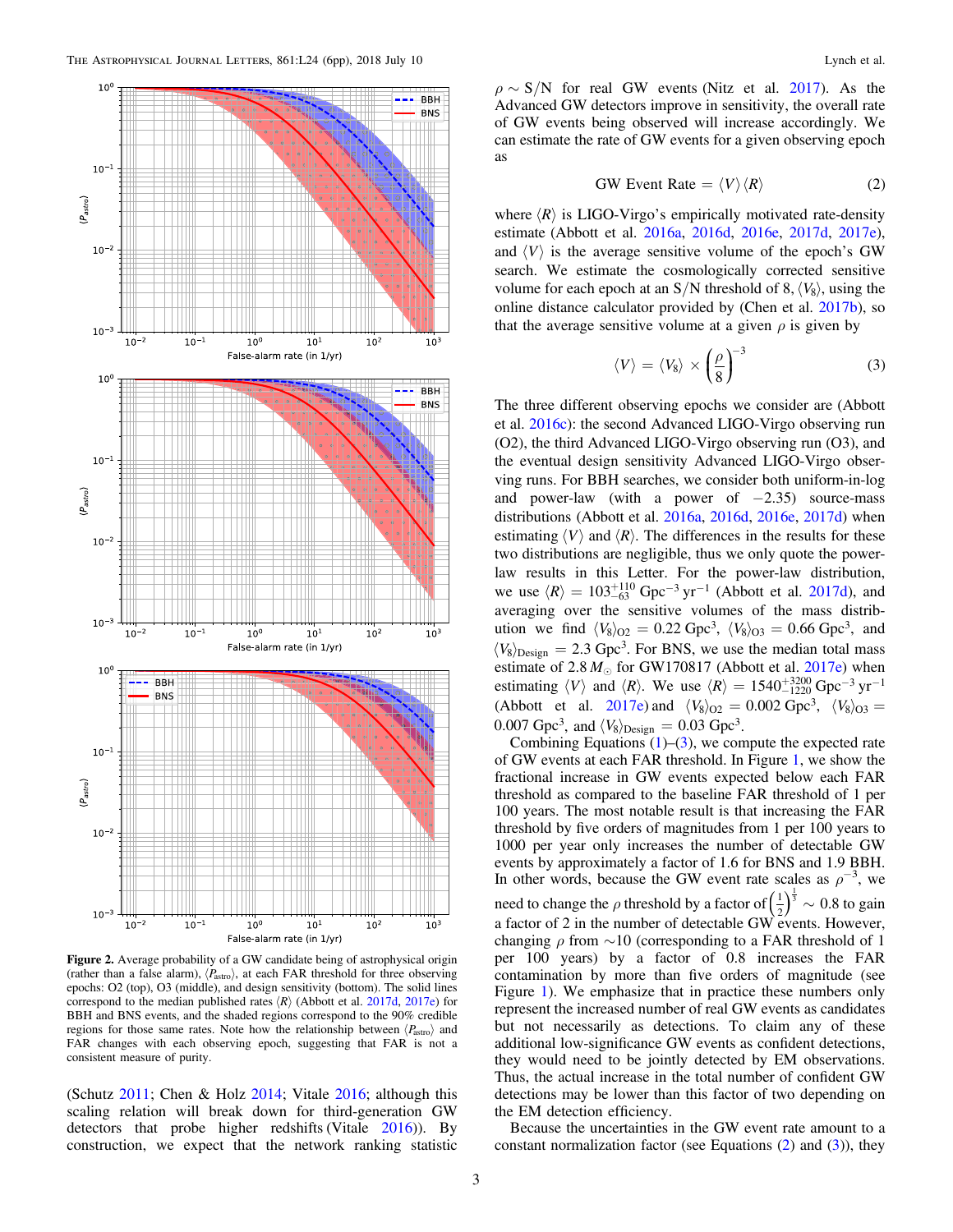do not factor into Figure [1.](#page-1-0) The only uncertainties that affect this plot are therefore related to the background fit (the following applies to the area/distance/volume localizations discussed in Section 4 as well). We manually vary the normalization of the total background rate,  $FAR_8$ , by up to an order of magnitude, however this only results in negligible uncertainties in the expected rate of detectable GW events. The effect of the uncertainty regarding the slope,  $\alpha$ , of our exponential background fits is illustrated by comparing the results for the steeper BNS background to those for the lesssteep BBH background. The relative increase in the rate of detectable GW events is greater for BBH searches than for BNS searches because the range of  $\rho$  spanned at these FARs is greater for BBH searches (see Figure [1](#page-1-0)). Nevertheless, the results of both of these searches are of similar magnitude across all FARs. Thus, we would only expect the numbers in Figure [1](#page-1-0) to change significantly if the backgrounds for any search were to become drastically more or less heavily tailed.

#### 3. Purity of Low-significance Alerts

Although it is interesting to explore the fractional increase in GW event rate associated with each FAR threshold, we must take into account that these fractional increases come with absolute costs to observers. The quantity of interest when issuing alerts to EM astronomers is the fraction of alerts that are actual GW events. The GW community quantifies this alert purity by calculating the probability that a GW event is of astrophysical origin,  $P_{astro}$ .  $P_{astro}$  is measured by comparing the differential rates of GW and background events at a given value of a search statistic (Farr et al. [2015](#page-5-0); Abbott et al. [2016a,](#page-5-0) [2016d,](#page-5-0) [2016e](#page-5-0)). This quantity has been produced by LIGO-Virgo in offline analyses (Abbott et al. [2016a](#page-5-0), [2016e](#page-5-0), [2017d](#page-5-0)); however, it may be difficult to provide in low-latency because its proper calculation requires a careful measurement of and/or marginalization over the searches' background and GW event rates. For ease, we approximate the average  $P_{astro}$  that we would expect to observe over all events exceeding a given threshold of  $\rho$  as

$$
\langle P_{\rm astro} \rangle = \frac{\langle V \rangle \langle R \rangle}{\text{FAR} + \langle V \rangle \langle R \rangle} \tag{4}
$$

where FAR and  $\langle V \rangle$  can be given in terms of  $\rho$  using Equations ([1](#page-1-0)) and ([3](#page-2-0)), respectively. In Figure [2](#page-2-0), we plot  $\langle P_{\text{astro}} \rangle$ versus the FAR associated with the  $\rho$  threshold using the predicted sensitivities for the O2, O3, and design sensitivity observing epochs. We depict the uncertainties associated with the GW event rate as the shaded regions, while plotting the results for the median published rates as lines. We give the explicit values of some of these probabilities (corresponding to the median published rates) at several ad hoc FAR thresholds in Table 1.

At low FAR thresholds (like our baseline of 1 per 100 years), we have very high alert purity, meaning that there is a great likelihood of success to offset any observational costs incurred to EM observers. At higher FAR thresholds, the purity is strongly dependent upon the expected GW event rate, i.e., the sensitivity of the detectors. In O2, LIGO-Virgo observed relatively low GW event rates, meaning high-FAR GW alerts had relatively low probabilities of being real GW events. However, in more sensitive observing epochs, such as when Advanced LIGO-Virgo reaches design sensitivity, the expected

Table 1 The Average Probability (in %) of GW Alerts Being Actual GW Events ( $\langle P_{\text{astro}}\rangle$ ), as Depicted in Figure [2](#page-2-0), at Several ad hoc FAR Thresholds for Various LIGO-Virgo Observing Epochs

|                                               |           | 1    |       | 1    | 1              |
|-----------------------------------------------|-----------|------|-------|------|----------------|
|                                               | 1 per 100 | per  | 1 per | per  | per            |
| Epoch                                         | years     | year | month | week | day            |
| $\langle P_{\rm astro} \rangle$ O2 BBH        | 99        | 93   | 56    | 24   | 5              |
| $\langle P_{\rm astro} \rangle$ O2 BNS        | 99        | 66   | 15    | 4    | 1              |
| $\langle P_{\rm astro} \rangle$ O3 BBH        | 99        | 98   | 79    | 49   | 13             |
| $\langle P_{\rm astro} \rangle$ O3 BNS        | 99        | 87   | 39    | 13   | $\overline{c}$ |
| $\langle P_{\rm astro} \rangle$<br>Design BBH | 99        | 99   | 93    | 77   | 35             |
| $\langle P_{\rm astro} \rangle$<br>Design BNS | 99        | 97   | 73    | 40   | 9              |
| $FI$ <sub>GW</sub> BBH                        | 1.0       | 1.3  | 1.5   | 1.6  | 1.8            |
| $FI$ <sub>GW</sub> BNS                        | 1.0       | 1.2  | 1.3   | 1.4  | 1.6            |

Note. We also give the corresponding fractional increase of GW events  $(FI<sub>GW</sub>)$ for these same thresholds. These values correspond to the median published rates for BBH and BNS events (Abbott et al. [2017d,](#page-5-0) [2017e](#page-5-0)). Note that the errors on these probabilities corresponding to rate uncertainties can be large (see Figure [2](#page-2-0)). For O2, the probability of a candidate being a GW could degrade by more than an order of magnitude for higher FAR thresholds, while still not doubling the number of GW events. This degradation is less severe as LIGO-Virgo improves and reaches O3 and design levels of sensitivity, suggesting that alert thresholds based on  $\langle P_{\text{astro}} \rangle$  provide more optimal and consistent information for EM follow-up than thresholds based on FAR.

event rate is large enough that even high-FAR GW alerts can have a high purity. For example, assuming the median event rates (Abbott et al. [2017d](#page-5-0), [2017e](#page-5-0)), we would have needed a FAR threshold of two per year for BNS alerts in O2 to have a  $\langle P_{\text{astro}}\rangle$  of 50%, while at design sensitivity we could instead have a FAR threshold of 30 per year. Thus, we argue that alert thresholds based on FAR do not convey consistent purity information to EM observers. The more useful and consistent information needed by astronomers during their cost-reward analysis of follow-up thresholds is a measure of  $P_{astro}$  that explicitly balances GW event rates against noise rates. A deeper discussion of the statistical motivation and consequences of thresholding with  $P_{astro}$  can be found in (Farr et al.  $2015$ ). In the absence of explicit estimates of  $P_{astro}$ , Figure [2](#page-2-0) can be used to map an alert's FAR into estimates of  $\langle P_{\text{astro}}\rangle$ .

# 4. Observational Implications for EM Follow-up Campaigns

In Section 3, we describe how raising the FAR threshold decreases the purity of LIGO-Virgo alerts. However, there is an additional cost associated with low-significance GW events that may directly impact their EM follow-up: events are more poorly localized by the GW detectors as their S/N decreases. A simple Fisher matrix analysis (Cutler & Flanagan [1994](#page-5-0)) shows that the uncertainty in GW distance estimates,  $\sigma_D$ , roughly scales as  $\sigma_D \propto S/N^{-2}$  (Fairhurst [2017](#page-5-0)). More in-depth calculations can be used to show that the angular area uncertainty in GW localization estimates,  $\sigma_A$ , roughly scales as  $\sigma_A \propto S/N^{-2}$  (Wen & Chen [2010](#page-5-0)), which agrees with the findings of Monte Carlo studies (Berry et al. [2015](#page-5-0)). Thus, applying an additional factor of distance squared ( $\propto S/N^{-2}$ ) to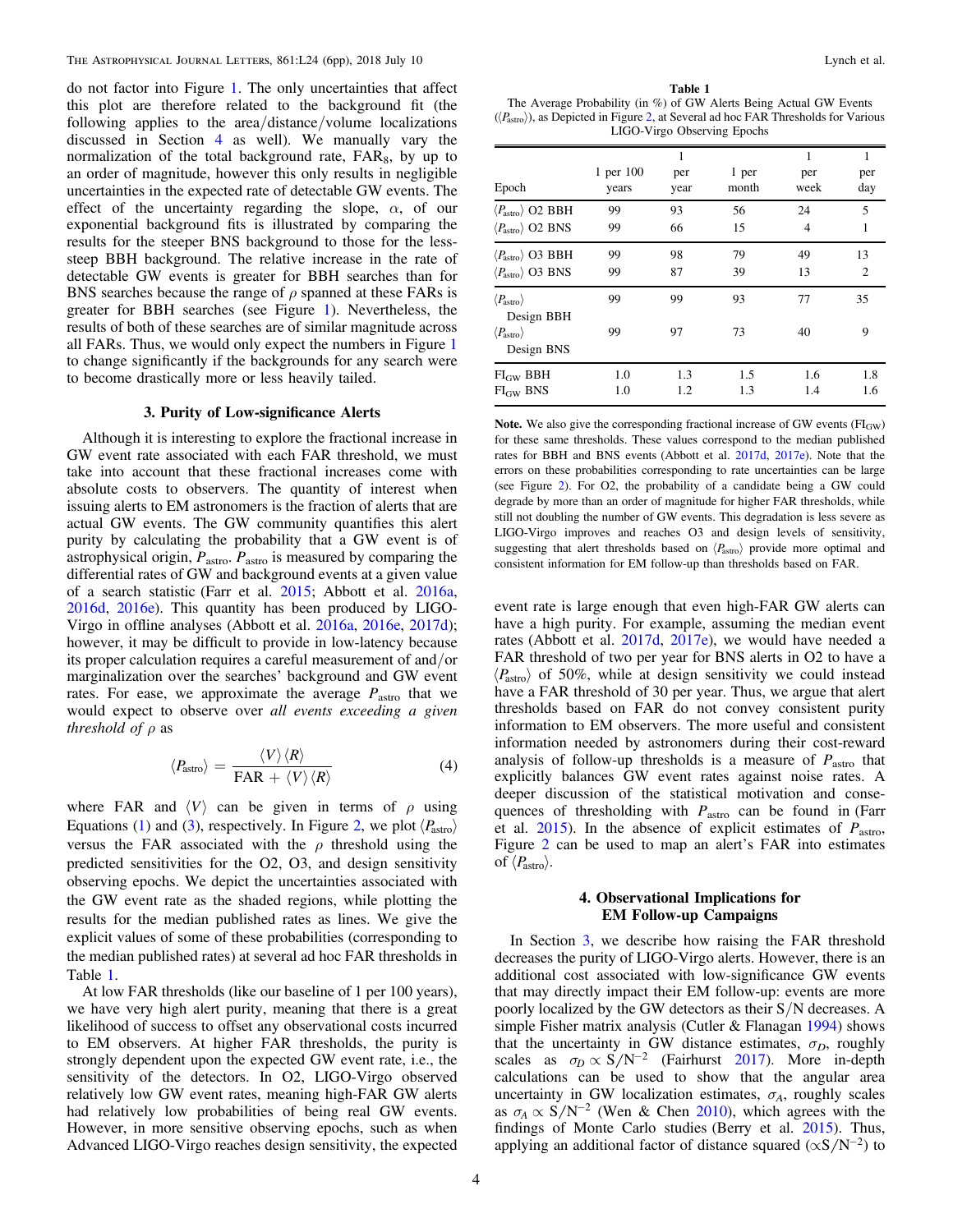convert the angular area uncertainties to proper area uncertainties, we expect the total uncertainty in GW localization volume,  $\sigma_V$ , roughly scales as  $\sigma_V \propto S/N^{-6}$ , which again agrees with the findings of Monte Carlo studies (Del Pozzo et al. [2018](#page-5-0)).

We again assume that the network ranking statistic  $\rho \sim S/N$ for all low-significance GW alerts. In Figure [1](#page-1-0), we plot the fractional increase in the GW distance, angular area, and volume localizations for threshold events, as compared to the localization at our baseline FAR of 1 per 100 years. Similarly to the results for GW event rates (which also scales as a power law in  $\rho$ ), we find that the relative increase in localization is a slowly varying function of FAR. Increasing the FAR threshold by five orders of magnitude from 1 per 100 years to 1000 per year degrades the distance and angular area localizations by less than a factor of 2 and the volume localization by less than a factor 4. The discussion of the uncertainty in these numbers is identical to the discussion for GW event rate in Section [2](#page-1-0) above. Thus, we do not expect low-significance follow-up efforts to experience order-of-magnitude increases in localization costs as compared to those of current threshold events.

We will now discuss how these observational costs will realistically affect EM follow-up. Here we focus specifically on follow-up procedures, although it should be noted that a serendipitous coincident detection of GW candidates with highenergy telescopes like Fermi/Gamma-Ray Burst Monitor (GBM), INTErnational Gamma-Ray Astrophysics Laboratory/Spectrometer for INTEGRAL-Anti-Coincidence Shield (INTEGRAL/SPI-ACS), Konus/WIND (Abbott et al. [2017c](#page-5-0)) may affect the significance of GW candidates (Blackburn et al. [2015](#page-5-0)). These instruments have the advantage of continually monitoring a large fraction of the high-energy sky, meaning that they do not need to be run in follow-up mode. Additionally, they are usually subject to backgrounds that overall are quieter than the corresponding ones in optical bands. Thus, they present a low-cost means of potentially increasing the significance of GW events in near real time (as was the case with GW170817; Abbott et al. [2017f](#page-5-0)).

The EM follow-up observations of GW counterparts are undertaken in stages. Transients detected by imaging systems are assessed by spatial location (either two- or threedimensional), broadband spectral characteristics, and light curve temporal evolution. These assessments can be accomplished with 2–4 m aperture telescopes. If a viable EM counterpart is detected, large-aperture (8–10 m class) spectroscopic observations are obtained.

We consider the impact of a higher FAR and poorer localization on EM follow-up efforts in three regimes:

- 1. Wide-field surveys, for which follow-up observations amount to re-ordering the sequence in which regions of the sky are observed;
- 2. Galaxy-targeted or other narrow-field imaging programs, which search for transients consistent with GW counterparts; and
- 3. Large-aperture spectroscopic follow-up campaigns, which obtain spectra of individual sources of interest.

#### 4.1. Wide-field Sky Surveys

Examples of wide-field imaging systems are the Panoramic Survey Telescope and Rapid Response System (Pan-STARRS; Morgan et al. [2012](#page-5-0)), the Asteroid Terrestrial-impact Last Alert

System (ATLAS; Tonry [2011](#page-5-0)), the Zwicky Transient Factory (ZTF; Bellm [2014](#page-5-0)), and eventually, the Large Synoptic Survey Telescope (LSST; Ivezic et al. [2008](#page-5-0)). During the Advanced LIGO-Virgo runs O1 and O2, observations by survey telescopes contributed significantly to the follow-up program for many of the candidates (Smartt et al. [2016a](#page-5-0), [2016b](#page-5-0), [2017;](#page-5-0) Stalder et al. [2017](#page-5-0)), both in estimating the most recent time of nondetection and in observing the fields after a GW alert.

For optical/infrared surveys carrying out high-cadence observations of the entire sky, responding to a GW alert is simply a matter of re-ordering the sequence of observations and perhaps changing broadband filters more rapidly than would otherwise be the case. For these systems, localization costs are unimportant, and the primary observational cost is the loss of on-sky efficiency due to the additional filter changes, which require a time overhead that could otherwise be used for observation. The acquisition of the images can therefore be accomplished with minimal opportunity cost. The scientific opportunity cost of re-ordering the observations should be weighed against several factors, such as the probability of detecting the EM counterparts of low-significance GW alerts and the quality of science that can be extracted from any successful detections.

## 4.2. Targeted Imaging Observations

Targeted imaging observations were used to first detect the optical counterpart to GW170817 (Arcavi et al. [2017](#page-5-0); Coulter et al. [2017](#page-5-0); Lipunov et al. [2017;](#page-5-0) Soares-Santos et al. [2017](#page-5-0); Tanvir et al. [2017](#page-5-0); Valenti et al. [2017](#page-5-0)). For narrow-field imaging systems that either tile the GW localization region on the sky or target individual galaxies (e.g., Gehrels et al. [2016](#page-5-0); Soares-Santos et al. [2016;](#page-5-0) Arcavi et al. [2017](#page-5-0)), the EM followup observations are often conducted in a target-of-opportunity mode where previously scheduled programs are preempted by the GW follow-up campaign. In principle, one could envision dedicating a narrow-field follow-up system entirely to GW follow-up observations.

For narrow-field imaging, the increased alert rate rather than the modest increases in angular localization area (relevant for tiling) or localization volume (relevant for galaxy targeting) dominates the follow-up time requirement. Thus, we again see that the expected science that can be done with a limited number of additional low-significance GW events will need to counteract the cost of preempted observing programs.

## 4.3. Large-aperture Spectroscopy

Interrupting the observing program of a large-aperture spectroscopic telescope such as Keck (Kasliwal et al. [2016](#page-5-0) or Gemini Chornock et al. [2017](#page-5-0)) to obtain a sequence of spectra for a faint transient is arguably the most costly element in lowsignificance EM follow-up observations. Modest-resolution spectroscopy is extremely valuable for both discrimination and characterization of EM counterparts, but at the same time largeaperture telescopes are typically the most over-subscribed resource in the arsenal of follow-up tools. One final time, we suggest that observers will need to carefully weigh the science output of low-significance GW detections against the cost of studying their EM counterparts. While there are roughly a factor of 2 more GW events that could optimistically be detected in the EM, it is not immediately clear how the